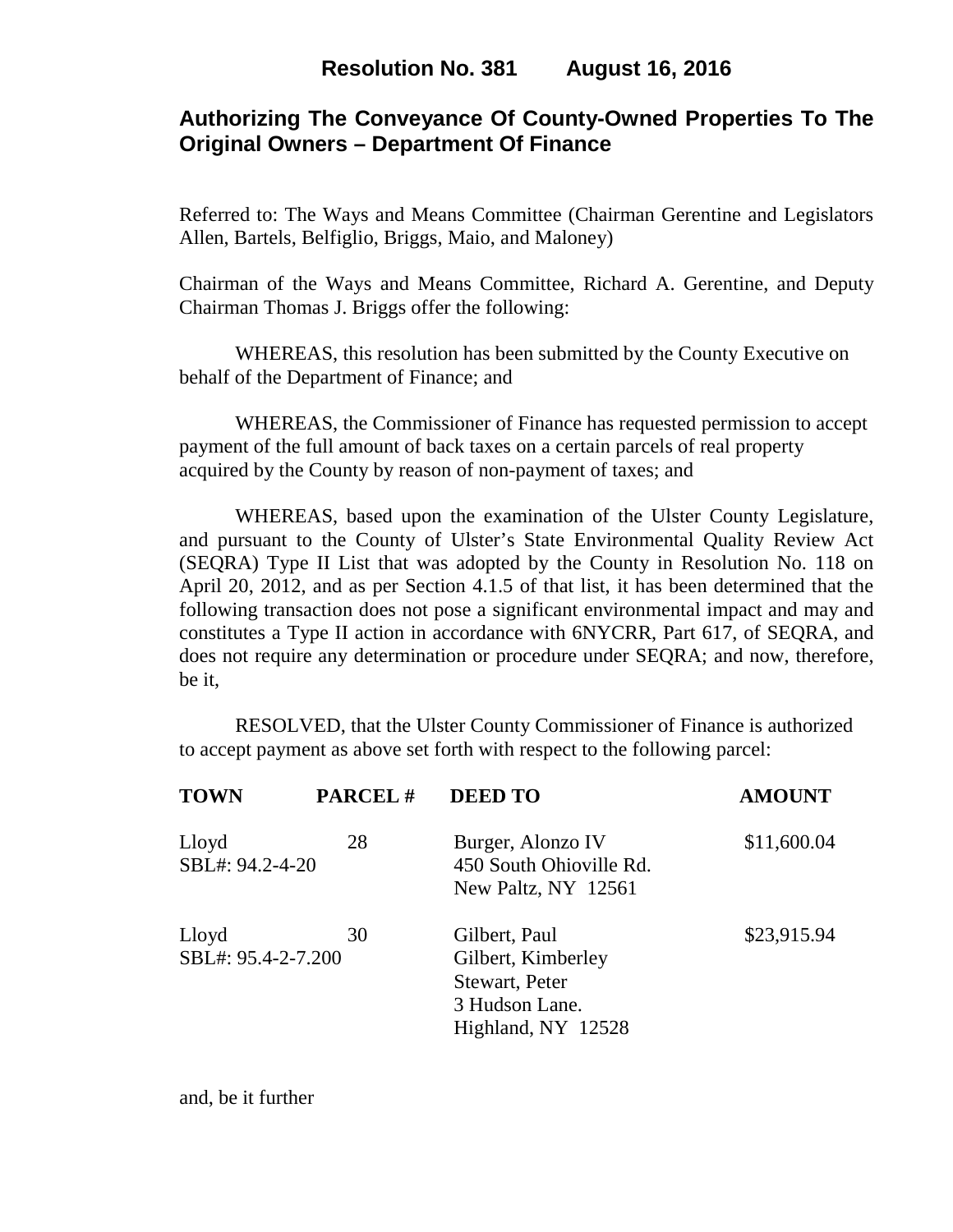### **- Page 2 -**

### **Resolution No. 381 August 16, 2016**

# **Authorizing The Conveyance Of County-Owned Properties To The Original Owners – Department Of Finance**

RESOLVED, that upon receipt of such payment with respect to each parcel, the Chairman of the Ulster County Legislature is hereby authorized to make, execute and deliver to the owner making payment, a quitclaim deed conveying the interest of the County in the parcel, which quitclaim deed shall contain the covenant that the County of Ulster shall in no event be or become liable for any defects in title conveyed for any cause whatsoever, or that no claim or demand of any nature shall ever be made against the County of Ulster arising from such sales, conveyances, or any proceedings leading thereto,

and moves its adoption.

#### ADOPTED BY THE FOLLOWING VOTE:

AYES: 22 NOES: 0 (Absent: Legislator Maio)

Passed Committee: Ways and Means on August 9, 2016

FINANCAL IMPACT: TOTAL UNPAID TAXES: \$35,515.98